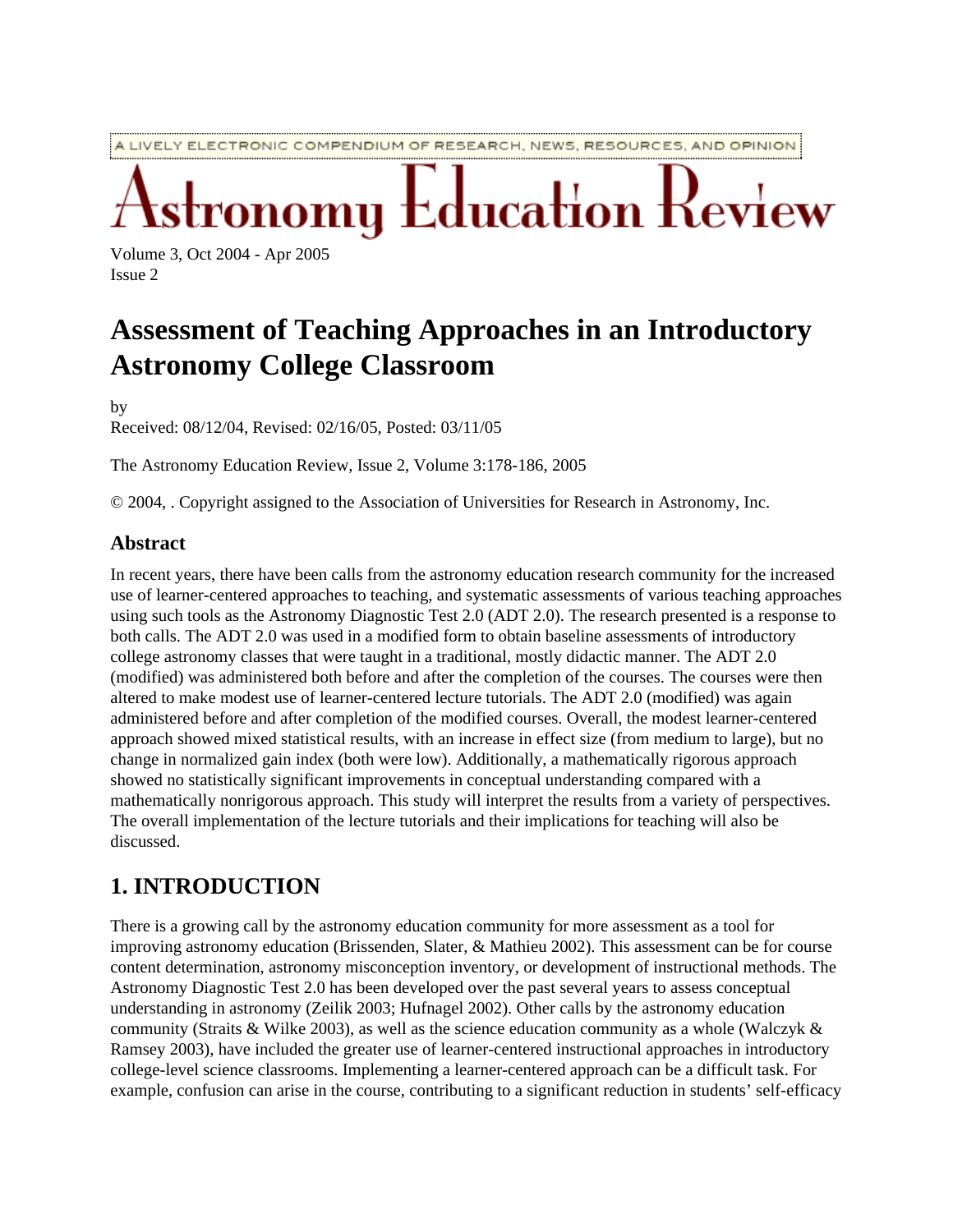with regard to science (Straits & Wilke). Perhaps because of these difficulties, didactic, instructor-centered teaching methods are still alive and well in college science classrooms (Walczyk & Ramsey). More assessment of learner-centered approaches to teaching introductory college astronomy, especially in my classes, seems to be an area worth exploring.

This study was conducted to evaluate the differences in astronomy conceptual understanding, as measured by the ADT 2.0, when a modest learner-centered approach is compared with a didactic, instructor-centered approach. The differences in conceptual understanding for a mathematically rigorous course compared with a mathematically nonrigorous course will also be evaluated. This research was conducted in the tradition of "action research" (Gall, Gall, & Borg 2003), although this work can be viewed in light of the larger body of work to generalize to other situations.

# **2. COURSE DESCRIPTIONS**

PHYS 120 (The Solar System) is intended to be a survey course in astronomy that is accessible to a wide range of students and is considered mathematically nonrigorous. It uses minimal mathematics and emphasizes conceptual understanding of astronomy. PHYS 220 (General Astronomy I), on the other hand, is designed to be a more challenging course and is considered mathematically rigorous. It is a problem-solving course and makes much more extensive use of mathematics, in addition to a parallel goal of conceptual understanding of astronomy. Both courses cover the basic physics concepts required to understand astronomy. Each of these courses was taught in a planetarium, so observational astronomy was a significant part of both courses. The later part of each course covers the Solar System and formation of planetary systems. Stellar evolution, galactic astronomy, and cosmology are not covered in these courses. PHYS 220 fulfills a specific science requirement in the general education program of James Madison University (JMU), while PHYS 120 can only serve as an elective. The two classes generally have a similar student makeup, with five to eight science majors and class sizes from 30 to 45 students.

I compared each item of the ADT 2.0 with the content of both PHYS 120 and PHYS 220, and found that only one question was not specifically covered in these courses. Question 16 from the ADT 2.0 dealt with cosmology and was not counted toward the final score. This was the modified version of the ADT 2.0 that was used in this study.

# **3. EXPERIMENTAL DESIGN**

I taught both PHYS 220 and PHYS 120 in the fall of 2002. The courses were delivered in a didactic fashion, with minimal inquiry-based discussions throughout each course. We did not attempt learner-based instruction. The ADT 2.0 (modified) was administered to each class as both a pretest and a posttest to serve as a baseline for future comparison. The two courses differed in their levels of mathematical rigor, as described in the previous section. The makeup of each class was generally the same, with roughly equal numbers of science and non–science majors in each class. Even though there was not a random assignment of students into the classes, there was no reason to think that the students in the two classes differed substantially in their abilities.

In the fall of 2003, I again taught PHYS 220 and PHYS 120. The difference was that the courses made modest use of learner-centered approaches to teaching. The ADT 2.0 (modified) was administered to each class as both a pretest and a posttest in order to compare differences in conceptual understanding of astronomy with the baseline data taken in the previous year. The two courses still differed in their levels of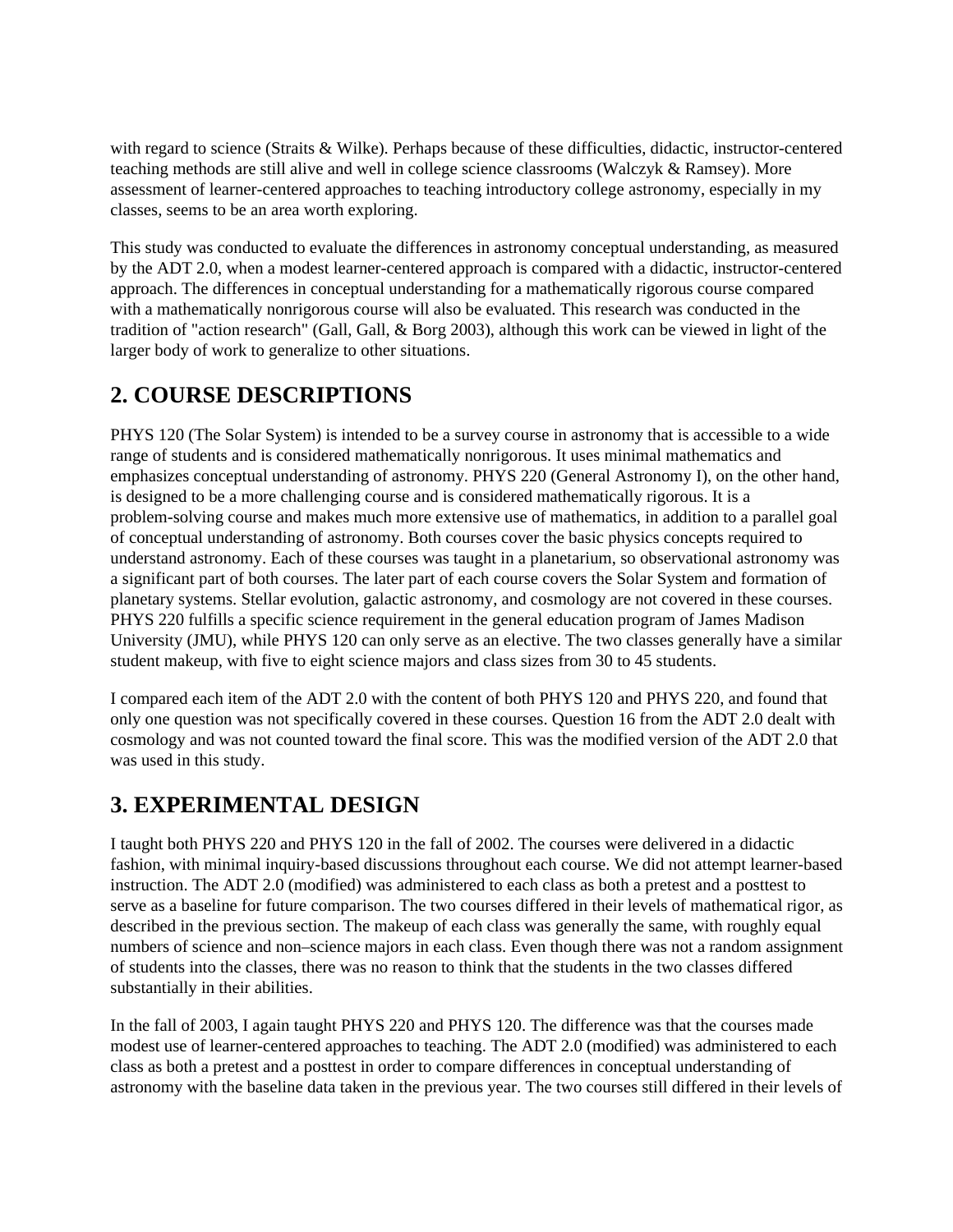mathematical rigor. The makeup of each class was generally the same, with roughly equal numbers of science and non–science majors in each class. There were also roughly equal numbers of male and females in each course. Even though there was not a random assignment of students into the classes, again there was no reason to think that the two classes were substantially different in their abilities. This assertion will be tested later in the study.

### **3.1 Inclusion in This Study**

I chose to include only students with valid pretest and posttest scores, so this study used repeated measures. This eliminates the bias that could arise by low-performing students opting out of taking the posttest ADT 2.0 (modified). If a student completed only a pretest or only a posttest, his or her single completed test score was not used.

#### **3.2 Treatment**

I was both the instructor and the researcher for this study. When I began this study in 2002, I was in my third year of teaching astronomy full time. The didactic lecture mode was used in 2002. In 2003, my fourth year of teaching astronomy, I incorporated a modest amount of learner-centered lecture tutorials into my classes.

Student-centered instructional tools have become available in recent years to help facilitate learner-centered learning. These include *Interactive Lesson Guide for Astronomy 2nd Edition* (Zeilik 2001) and *Lecture-Tutorials for Introductory Astronomy* (Adams, Prather, & Slater 2003). In choosing an approach, I felt that it would be important to use a tool flexible enough to be expanded on or pared down, depending on the dynamics of the classroom. Without this flexibility, students may perceive a lack of structure in the course and not know how to focus their efforts (Straits & Wilke 2003). I found that many lessons in the *Interactive Lesson Guide for Astronomy 2nd Edition* were quite involved and required a fair amount of didactic instruction just to have the students complete the assignment.

As a contrast, *Lecture-Tutorials for Introductory Astronomy* was designed so that sections could be deleted or added depending on the dynamics of the class. Ten exercises were chosen from *Lecture-Tutorials for Introductory Astronomy* to be used in both PHYS 120 and PHYS 220 during the fall of 2003. Roughly one of these exercises was covered per week, requiring approximately 30 minutes each. These 30-minute exercises accounted for roughly one third of the 90 contact minutes per week. I have categorized this as a *modest* use of learner-centered techniques. They were not graded assignments because they were used purely as a way to engage students during class, with the aim of increasing their conceptual understanding of astronomy over and above didactic lecture methods. Students worked in groups of two to three and compared their results with those of other groups at the completion of each section. The groups were self-assembled and were determined by the normal seating configuration of the classroom. The lecture-tutorial sections from Adams, Prather, & Slater (2003) that were used are:

- (celestial) Motion (pages  $3-4$ )
- Seasonal Stars (pages 7–9)
- The Cause of Moon Phases (pages 23–27)
- Predicting Moon Phases (page 28)
- Blackbody Radiation (pages 33–34)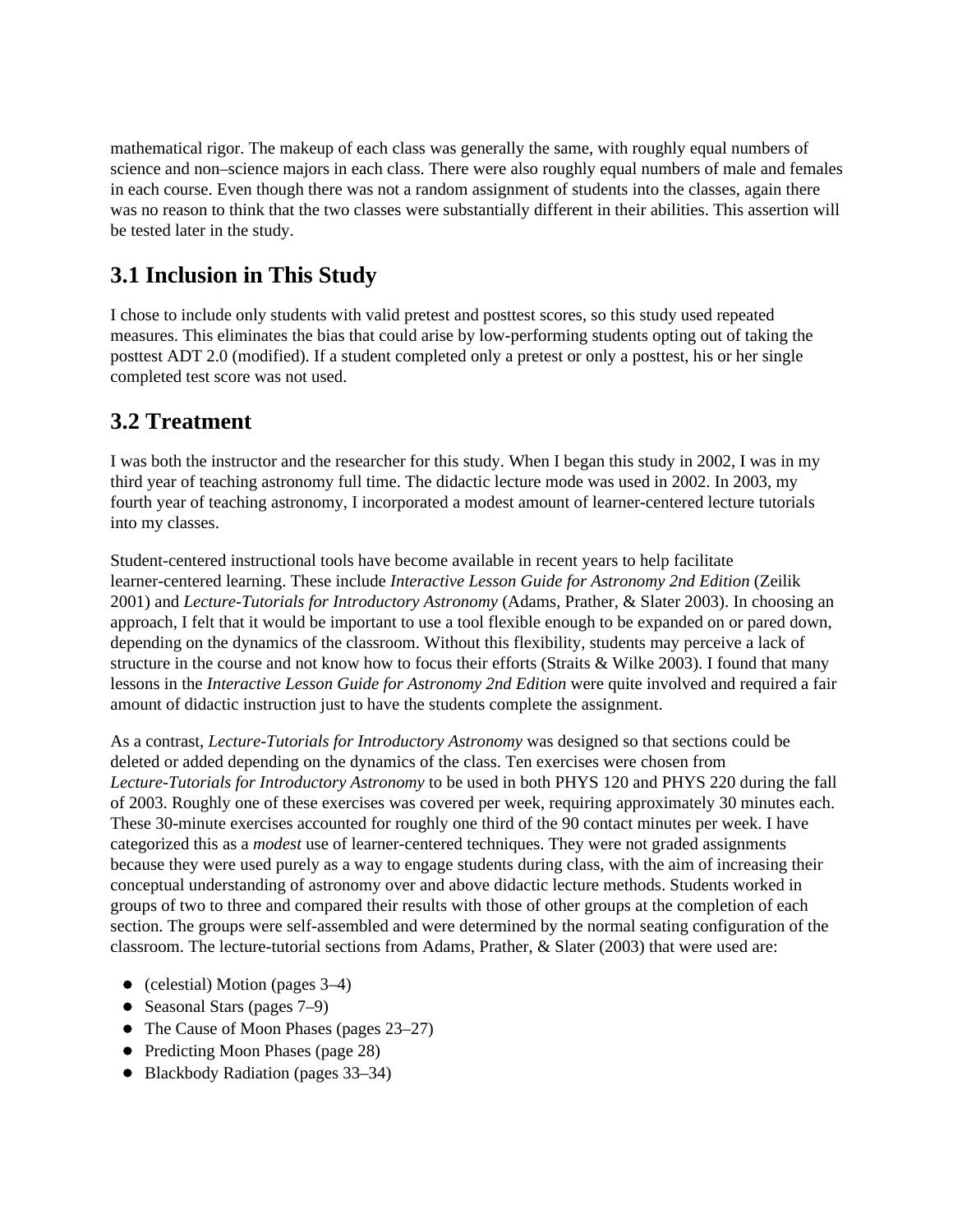- Types of Spectra (pages 37–38)
- Telescopes and Earth's Atmosphere (pages 43–44)
- Understanding Retrograde Motion (pages 47–48)
- Orbital Period and Orbital Distance (pages 49–51)
- Temperature and Formation of Our Solar System (pages 57–58)

Care was taken so that the only significant teaching difference between 2002 and 2003 was that a learner-centered approach was used in 2003. This is important because any differences in performance between the two years could be attributed to the treatment. The same textbooks were used from year to year, and the instructor was the same.

The demographics from the ADT 2.0 (modified) were also considered to establish a level of equivalence between the years. The demographics, however, were not used to establish causal relationships for ADT outcomes. During both years, over 95% of the students were Caucasian and traditional college age (18–22). In 2002, 28.2 % of the students were science majors, compared with 23.3% in 2003. In 2002, the female/male ratio was 41:59, and in 2003 was 60:40. There was nothing directly suggesting that the two years were significantly different.

# **4. STATISTICAL ANALYSIS PROCEDURES**

I used standard statistical analysis techniques for interpreting ADT data as outlined in Zeilik, Bisard, & Lee (2002) and Zeilik (2003). These analyses consisted of the calculation of simple descriptive statistics, normalized gain index  $\langle g \rangle$ , and effect size. The normalized gain index is calculated by dividing the difference in posttest score and pretest score by the difference between 100% and the pretest score. So, for normalized gain index:  $\langle g \rangle = (% Post - % Pre)/(100\% - % Pre)$ . The higher the normalized gain index, the greater the gain between pretest and posttest scores (Hake 1998). A normalized gain index normally ranges from 0 (lowest gain) to 1 (highest gain). Negative values are possible for <*g*>, which represent a negative gain. The normalized gain index accounts for differences in pretest scores between groups and can mitigate potential initial differences between groups. Interpretation of <*g*> values appears in section 5.2. The effect size (*ES*), or Cohen's d, is also a measure of gain from pretest to posttest, but takes into account the standard deviations of both mean scores. The effect size is a way to quantify the difference between means of two groups. The larger the effect size, the larger this difference. It is calculated by dividing the difference between the pretest and posttest means by the standard deviation of the pretest mean. So, for effect size, *ES* = (% Post - %Pre)/(mean *SD* of Pre and Post). Interpretation of *ES* appears in section 5.2. I also used *t* tests to check for statistically significant differences between grouped means. The statistical package SPSS 12.0 for Windows was used to perform calculations.

# **5. RESULTS**

In general, the pretest and posttest results for PHYS 120 and PHYS 220 followed the national results of the ADT 2.0, with the pretest approximately 32.4% and the posttest approximately 47.3% (Deming 2002). Comparison with national results was not the goal for this project even though such comparisons are interesting and could be performed in the future.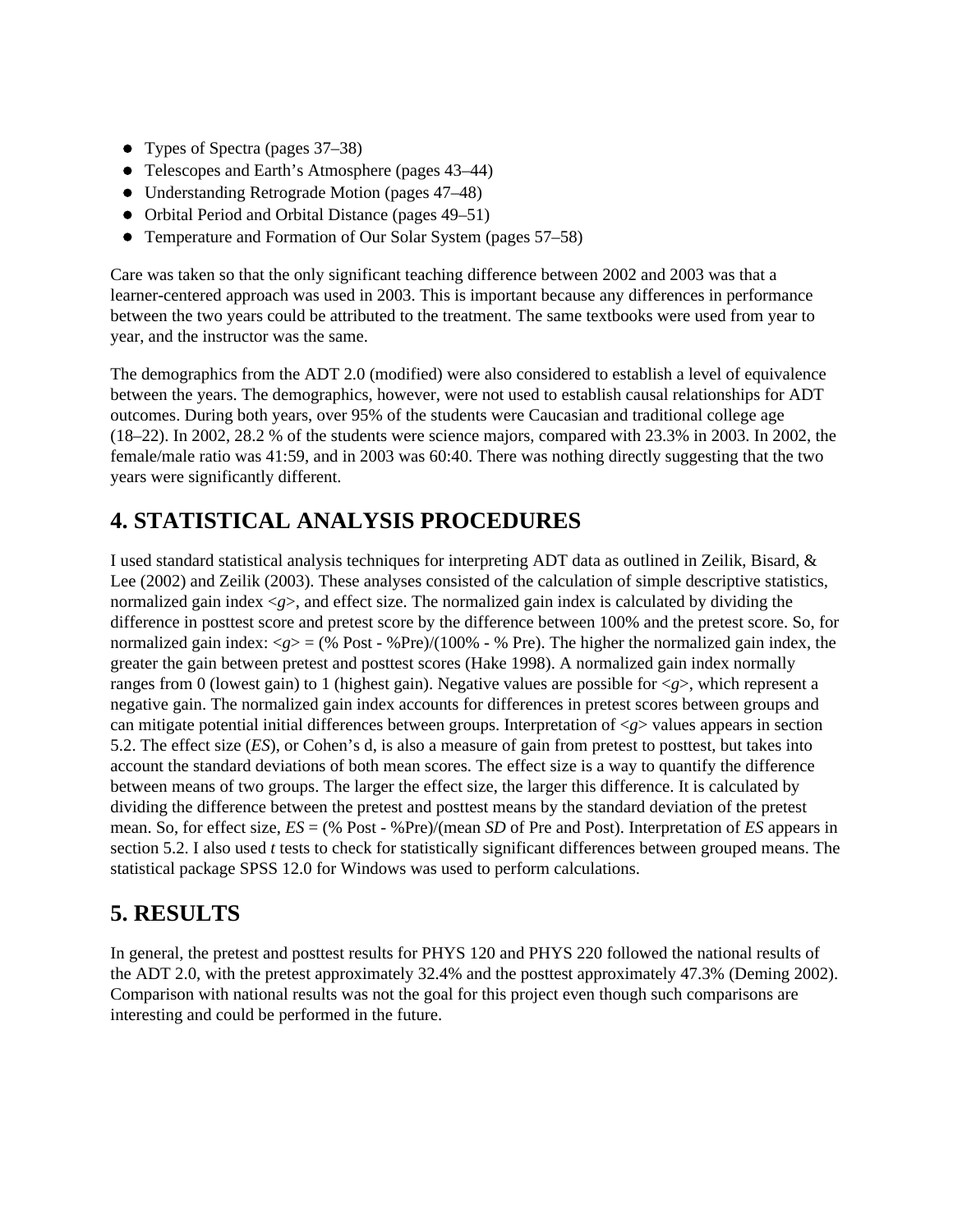# **5.1 Results from Mathematically Rigorous Versus Mathematically Nonrigorous**

Table 1 shows results obtained using combined data from 2002 and 2003. Results for *t* tests were generated by comparing data from PHYS 120 and PHYS 220. All indications point to no statistically significant differences between PHYS 120 and PHYS 220 (at the alpha = 0.05 level) when comparing pretest or posttest results, so all of the paired means for class comparisons are statistically the same.

**Table 1.** Comparison of ADT Results for Mathematically Rigorous (PHYS 220) and Mathematically Nonrigorous (PHYS 120) Astronomy Courses

| Year                              | <b>Measure</b>      | <b>Class</b> | <b>Mean</b> | SD    | $\boldsymbol{N}$ | $\boldsymbol{t}$ | df  | sig        |
|-----------------------------------|---------------------|--------------|-------------|-------|------------------|------------------|-----|------------|
| 2002 (didactic)                   | Pretest             | 120          | 45.00       | 19.15 | 16               |                  |     |            |
|                                   | Pretest             | 220          | 41.74       | 17.88 | 23               | 0.54             | 37  | 0.59       |
|                                   | Posttest            | 120          | 54.06       | 20.02 | 16               |                  |     |            |
|                                   | Posttest            | 220          | 54.35       | 17.98 | 23               | 0.05             | 37  | 0.96       |
|                                   | Pretest (combined)  |              | 43.08       | 18.23 | 39               |                  |     |            |
|                                   | Posttest (combined) |              | 54.23       | 18.59 | 39               | 2.67             | 76  | ${<}0.01*$ |
| 2003 (modest<br>learner-centered) | Pretest             | 120          | 35.74       | 13.64 | 27               |                  |     |            |
|                                   | Pretest             | 220          | 33.18       | 17.27 | 33               | 0.63             | 58  | 0.53       |
|                                   | Posttest            | 120          | 55.00       | 14.41 | 27               |                  |     |            |
|                                   | Posttest            | 220          | 46.41       | 20.43 | 33               | 1.88             | 58  | 0.06       |
|                                   | Pretest (combined)  |              | 34.33       | 15.66 | 60               |                  |     |            |
|                                   | Posttest (combined) |              | 50.17       | 18.36 | 60               | 5.08             | 118 | ${<}0.01*$ |
| 2002                              | Pretest (combined)  |              | 43.08       | 18.23 | 39               |                  |     |            |
| 2003                              | Pretest (combined)  |              | 34.33       | 15.66 | 60               | 2.55             | 97  | $0.01*$    |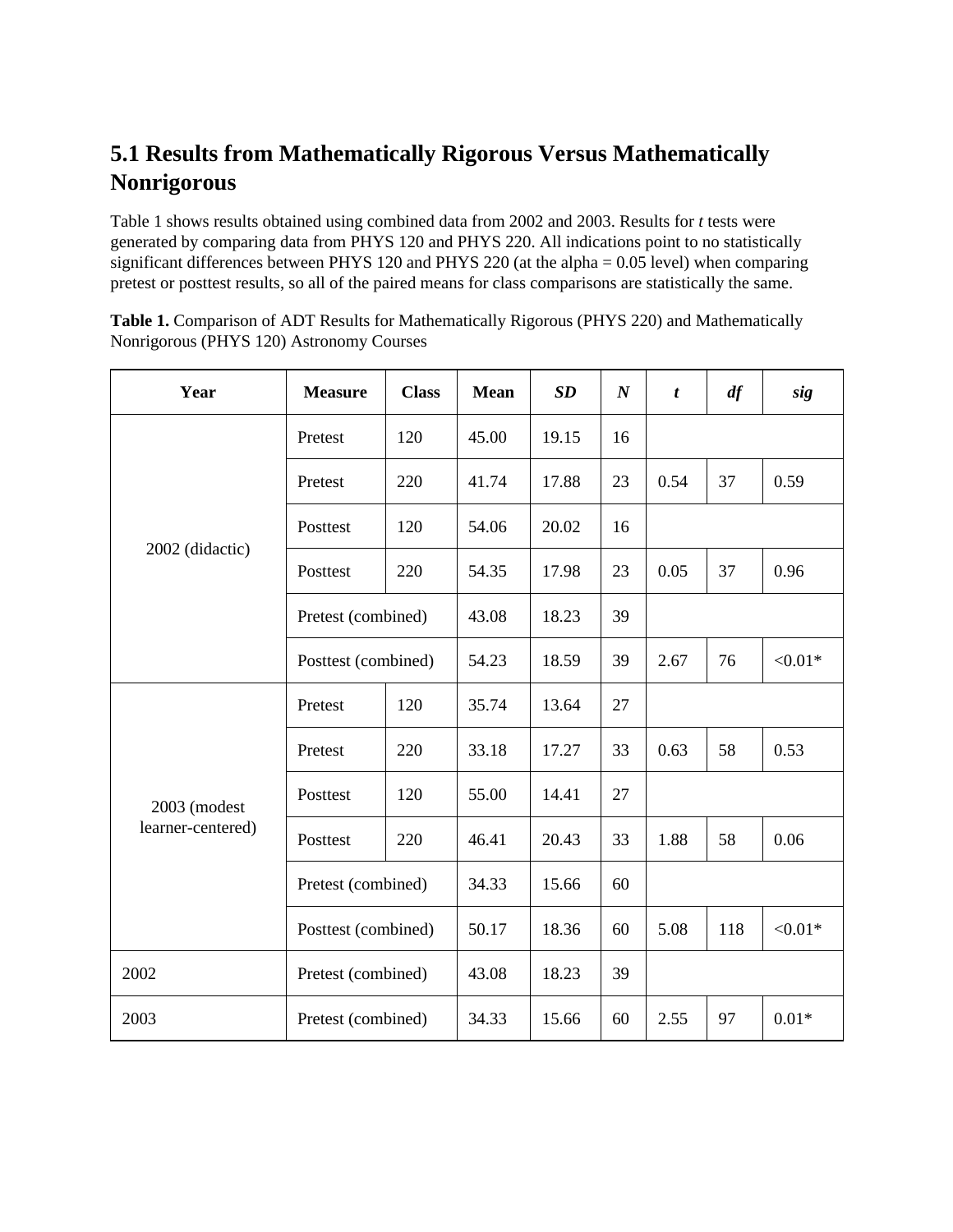$*$  Indicates grouping is statistically different at the alpha  $= 0.05$  level.

 $t =$  the *t* test value that measures the difference between two means. In general, the higher the *t* value, the more the two means differ.

*df* = degrees of freedom (the number of values that are free to vary), and is based on *N*. Because two means have been determined in each grouping already,  $df = \text{Total } N$  -2 for each grouping.

 $sig =$  the significance (or *p* level), the probability that we would determine the compared means to be the same when they are actually different. With an alpha level  $= 0.05$ , it means that a criterion has been set so that there will be 5% or less chance that the compared means will be considered the same (by chance variation) when they are actually different. Because the *t* tests are two tailed, there isn't a preconceived notion of which mean is larger.

Having no statistical differences between PHYS 120 and PHYS 220 classes indicates that a mathematically rigorous approach to teaching an introductory astronomy class does not improve conceptual understanding of astronomical topics as covered in the ADT 2.0 (modified). This does not imply that there is no place for a mathematically rigorous approach in introductory astronomy; such classes may be necessary at universities with major or minor programs in astronomy. For the purposes of this study, it means that the data from the PHYS 120 and PHYS 220 classes can be combined for comparison between years. The pretest and posttest scores are statistically different at the alpha = 0.05 level, as would be expected with gains in the posttest score. A more surprising result was that the 2002 and 2003 pretests were statistically different at the alpha = 0.05 level. Initial differences for the two groups will be mitigated with the use of the normalized gain index  $\langle g \rangle$ .

#### **5.2 Results: Didactic Versus Learner Centered**

The following results were obtained using data by combining PHYS 120 and PHYS 220 for each year. The normalized gain index <*g*> results were categorized as low for both approaches (Hake 1998). The didactic approach (2002) resulted in  $\langle g \rangle = 0.20$ , and the modest learner-centered approach resulted in  $\langle g \rangle$  $= 0.24$ . There appear to be significant differences between 2002 and 2003 when comparing effect size. In 2002, the effect size was 0.61, which can be categorized as medium (Fan 2001). In 2003, there was an effect size of 0.93, which can be categorized as large (Fan) and exceptional (Zeilik 2003).

**Table 2.** Comparison of ADT Results for Didactic (Lecture-Based) and Learner-Centered Astronomy Courses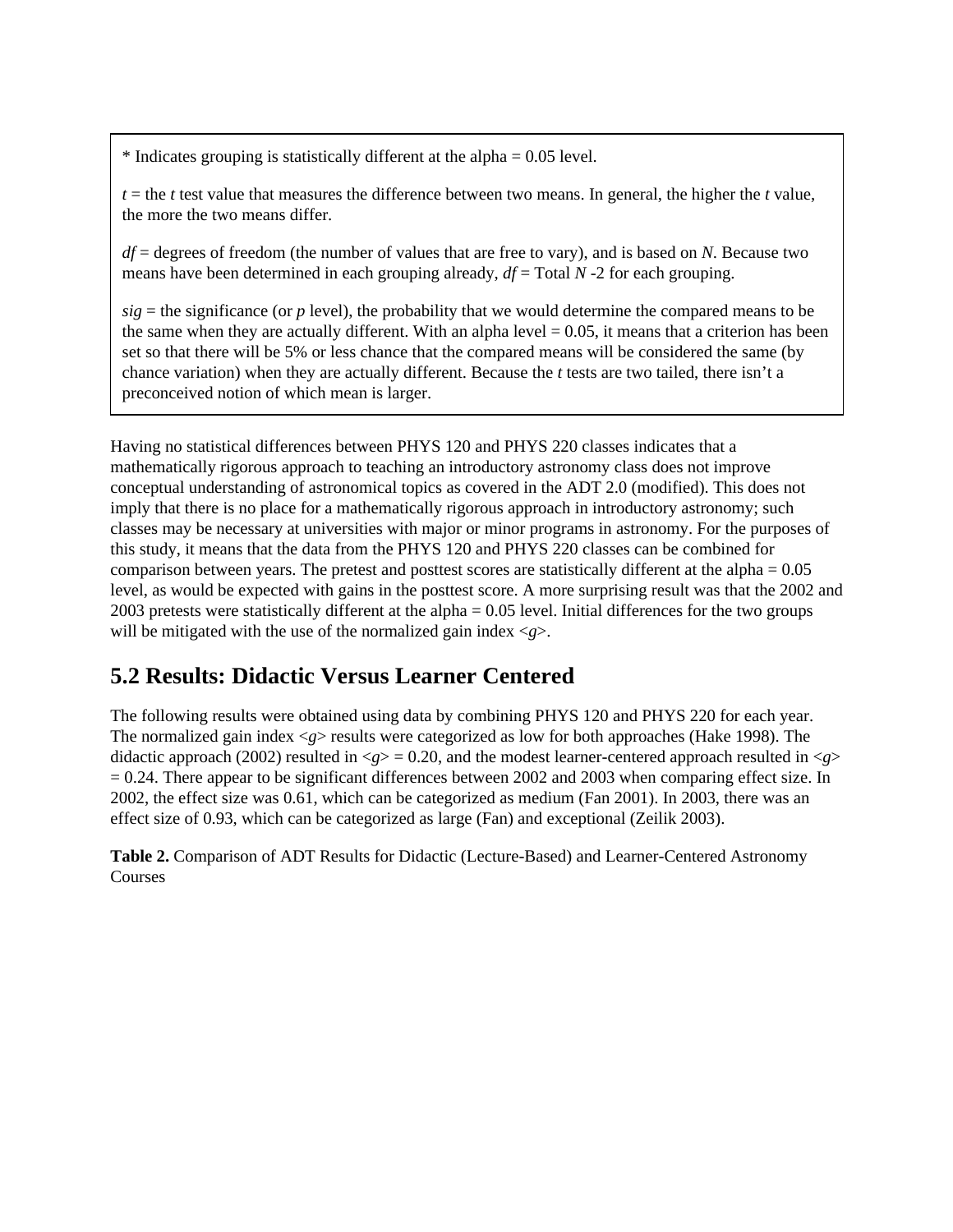| Grouping                          | <b>Measure</b>      | Mean  | SD    | N  | $\llg$ | ES   |
|-----------------------------------|---------------------|-------|-------|----|--------|------|
| 2002 (didactic)                   | Pretest (combined)  | 43.08 | 18.23 | 39 |        |      |
| 2002 (didactic)                   | Posttest (combined) | 54.23 | 18.59 | 39 | 0.20   | 0.61 |
| 2003 (modest learner<br>centered) | Pretest (combined)  | 34.33 | 15.66 | 60 |        |      |
| 2003 (modest learner<br>centered) | Posttest (combined) | 50.17 | 18.36 | 60 | 0.24   | 0.93 |

Normalized gain index <*g*> and effect size (*ES*) results when comparing a didactic-based class (2002) with a learner-centered class using lecture tutorials (2003). The normalized gain index showed no substantial change between years, but the effect size showed a more significant difference.

#### **5.3 Key Results**

- There were no statistically significant differences between the PHYS 120 (conceptual) class and the PHYS 220 (mathematically rigorous) class at an alpha = 0.05 level.
- $\bullet$  The normalized gain index  $\langle g \rangle$  shows that both approaches resulted in a low gain.
- The effect size for the didactic approach was medium, while the modest learner-centered approach resulted in a large effect size.

# **6. IMPLICATIONS FOR TEACHING**

The finding of no statistical difference between the mathematically rigorous class and the mathematically nonrigorous class was not too much of a surprise because problem solving in astronomy does not directly address conceptual understanding. From my perspective, that a student can get the correct answer for a mathematically based astronomy class does not seem to improve his or her conceptual understanding of the problem.

Even with mixed statistical results showing improvements with the learner-centered approach to teaching astronomy, this approach is a very positive step forward. It is important for students to actively participate in the learning process. Even when students resist changing into an active learning mode, it is the role of the instructor to motivate his or her students to fully participate. Only when students are fully engaged will they reach a deeper conceptual understanding of astronomy. It is likely that many of the benefits of using a learner-centered approach are intangible at this time and not fully measured by the ADT 2.0. The difficulty in developing a reliable and valid conceptual astronomy diagnostic test is echoed by others (Zeilik 2003). I agree with the teaching implications reached by Straits & Wilke (2003): "active learning strategies. . . will improve student characteristics and increase achievement." I see that the challenge is how to evaluate these student characteristics and achievement.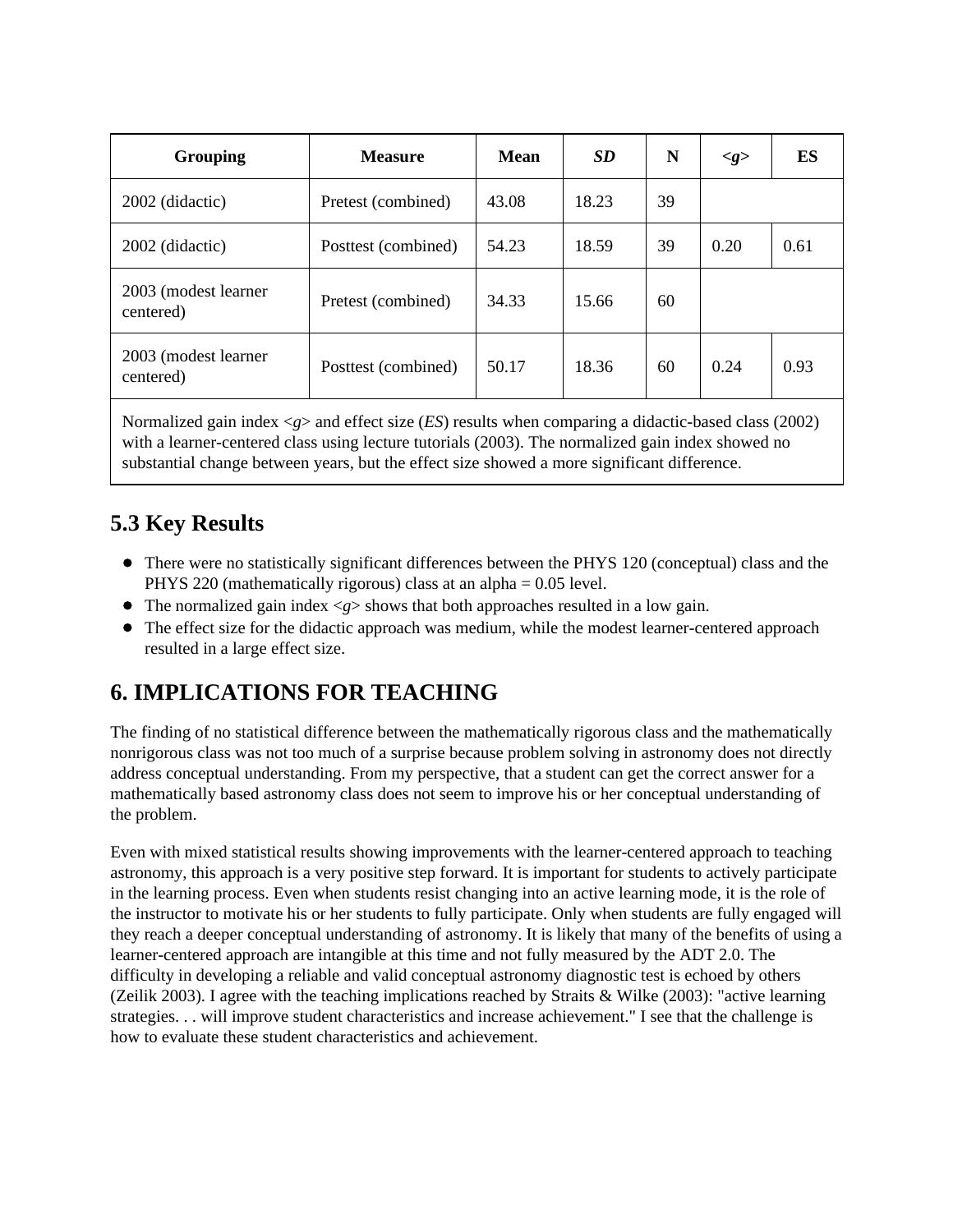#### **7. FUTURE STUDIES**

The most immediate need is to continue this research to increase the sample size and reduce the possibility of nonequivalent groups. This current data set also includes demographic information, so future research questions could include gender bias, ethnic bias, attitudes toward science, and a full comparison of this current data with the National ADT 2.0 study. An increasing body of work is using the ADT 2.0 as an instrument, so meta-analysis might soon be needed to identify trends in this set of statistical studies. Future studies could also look into currently intangible benefits of using a learner-centered approach to teaching astronomy that are not currently measured by the ADT 2.0.

#### **References**

Adams, J. P., Prather, E. E., & Slater, T. F. 2003, *Lecture-Tutorials for Introductory Astronomy*, Upper Saddle River, NJ: Prentice Hall.

Brissenden, G., Slater, T. F., & Mathieu, R. D. 2002, The Role of Assessment in the Development of the College Introductory Astronomy Course, *Astronomy Education Review*, 1(1), 1.

Deming, G. L. 2002, Results from the Astronomy Diagnostic Test National Project, *Astronomy Educational Review*, 1(1), 52.

Fan, X. 2001, Statistical Significance and Effect Size in Educational Research: Two Sides of a Coin, *Journal of Educational Research*, 94(5), 275.

Gall, M. D., Gall, J. P., & Borg, W. R. 2003, *Educational Research: An Introduction*, 7th Ed. Boston: Allyn & Bacon.

Hake, R. R. 1998, Interaction-Encouragement Versus Traditional Methods: A Six-Thousand-Student Survey of Mechanics Test Data for Introductory Physics Courses, *American Journal of Physics*, 66(1), 64.

Hufnagel, B. 2002, Development of the Astronomy Diagnostic Test, *Astronomy Education Review*, 1(1), 47.

Straits, W. J., & Wilke, R. R. 2003, Activities-Based Astronomy: An Evaluation of an Instructor's First Attempt and Its Impact on Student Characteristics, *Astronomy Education Review*, 2(1), 46.

Walczyk, J. J., & Ramsey, L. L. 2003, Use of Learner-Centered Instruction in College Science and Mathematics Classrooms, *Journal of Research in Science Teaching*, 40(6), 566.

Zeilik, M. 2001, *Interactive Lesson Guide for Astronomy*, 2nd Ed. Santa Fe, NM: The Learning Zone.

Zeilik, M. 2003, Birth of the Astronomy Diagnostic Test: Prototest Evolution, *Astronomy Education Review*, 2(1), 46.

Zeilik, M., Bisard, W., & Lee, C. 2002, Research-Based Reformed Astronomy: Will It Travel?, *Astronomy Education Review*, 1(1), 33.